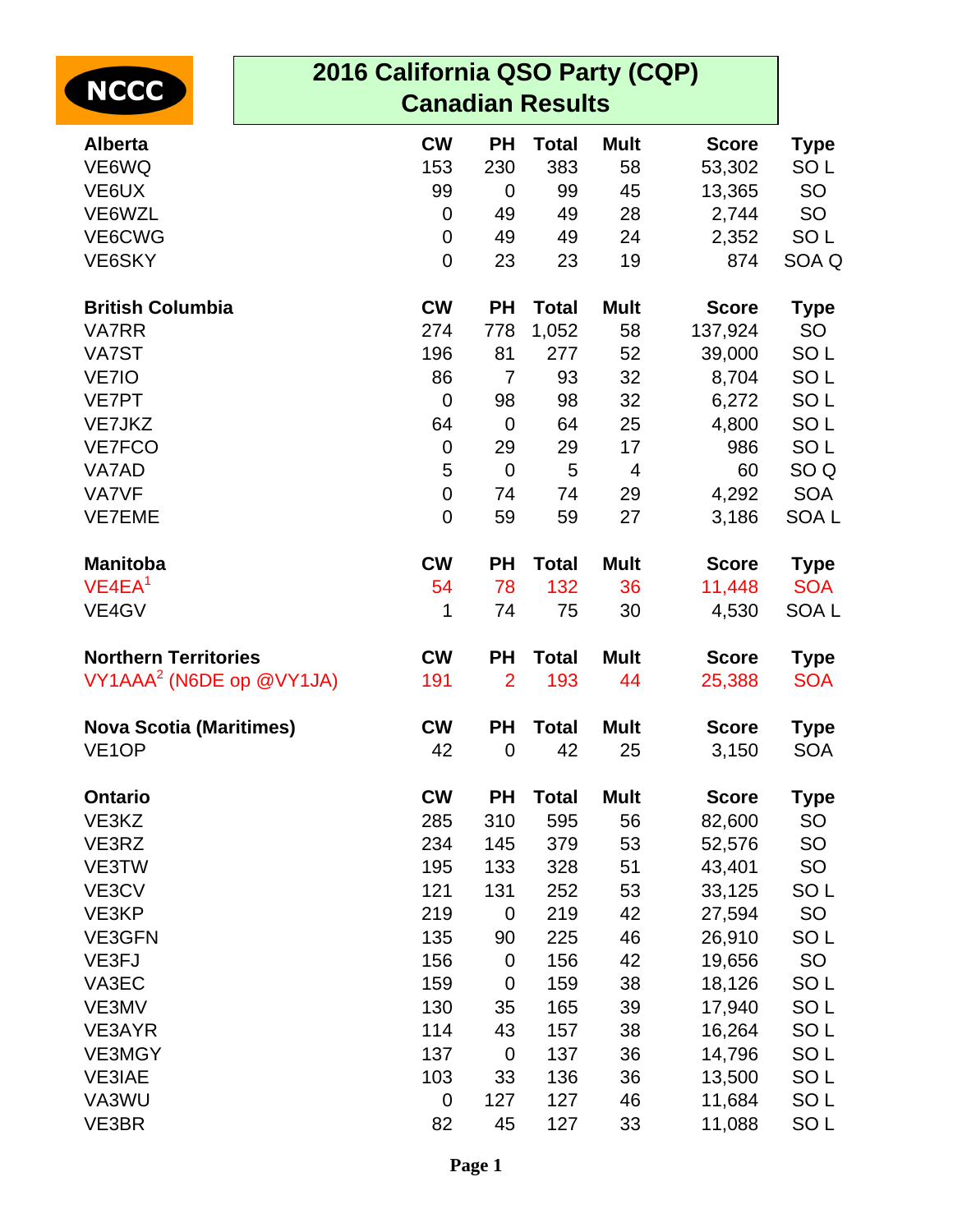| <b>NCCC</b>         | 2016 California QSO Party (CQP)<br><b>Canadian Results</b> |             |              |             |              |                  |  |  |
|---------------------|------------------------------------------------------------|-------------|--------------|-------------|--------------|------------------|--|--|
| <b>Ontario</b>      | <b>CW</b>                                                  | <b>PH</b>   | <b>Total</b> | <b>Mult</b> | <b>Score</b> | <b>Type</b>      |  |  |
| VA3RKM              | 86                                                         | 14          | 100          | 36          | 10,296       | SO <sub>L</sub>  |  |  |
| VE3GYL              | $\mathbf 0$                                                | 123         | 123          | 39          | 9,594        | <b>SOLYL</b>     |  |  |
| <b>VE3DQN</b>       | 75                                                         | 18          | 93           | 36          | 9,396        | SO <sub>L</sub>  |  |  |
| <b>VE3KTB</b>       | $\mathbf 0$                                                | 102         | 102          | 37          | 7,548        | SO <sub>L</sub>  |  |  |
| VE3AD               | $\mathbf 0$                                                | 98          | 98           | 38          | 7,448        | SO               |  |  |
| VE3PJ               | $\mathbf 0$                                                | 97          | 97           | 36          | 6,984        | SO <sub>L</sub>  |  |  |
| VE3HG               | 41                                                         | 38          | 79           | 31          | 6,169        | SO <sub>L</sub>  |  |  |
| VE3UZ               | 24                                                         | 37          | 61           | 28          | 4,088        | SO <sub>L</sub>  |  |  |
| <b>VE3HEU</b>       | 34                                                         | $\mathbf 0$ | 34           | 26          | 2,652        | SO <sub>L</sub>  |  |  |
| VA3DF               | 313                                                        | 291         | 604          | 58          | 88,218       | SOA L            |  |  |
| VE3UTT              | 339                                                        | 173         | 512          | 55          | 74,965       | <b>SOA</b>       |  |  |
| VE3CX               | 174                                                        | $\mathbf 0$ | 174          | 45          | 23,490       | <b>SOA</b>       |  |  |
| VA3KAI              | 133                                                        | 67          | 200          | 41          | 21,853       | SOA <sub>L</sub> |  |  |
| VA3ATT              | 138                                                        | $\mathbf 0$ | 138          | 37          | 15,318       | SOA <sub>L</sub> |  |  |
| VA3PC               | $\mathbf 0$                                                | 139         | 139          | 52          | 14,456       | SOA <sub>L</sub> |  |  |
| VE3JAQ              | 65                                                         | 60          | 125          | 40          | 12,600       | SOA <sub>L</sub> |  |  |
| VA3NGE              | 90                                                         | 11          | 101          | 36          | 10,512       | SOA <sub>L</sub> |  |  |
| VE3XD               | 91                                                         | $\mathbf 0$ | 91           | 31          | 8,463        | SOA L            |  |  |
| VA3MW               | $\mathbf 0$                                                | 56          | 56           | 26          | 2,912        | <b>SOA</b>       |  |  |
| <b>VE3MIS</b>       | 302                                                        | 398         | 700          | 57          | 97,014       | M/M              |  |  |
|                     | VE3MIS ops = VE3XAP, VE3IMG, VE3CWU, VE3AXC                |             |              |             |              |                  |  |  |
| Quebec              | <b>CW</b>                                                  | <b>PH</b>   | <b>Total</b> | <b>Mult</b> | <b>Score</b> | <b>Type</b>      |  |  |
| VE2BWL              | 48                                                         | 21          | 69           | 29          | 5,394        | SO <sub>L</sub>  |  |  |
| VA2ES (VE2AXO op)   | 29                                                         | $\pmb{0}$   | 29           | 18          | 1,566        | SO <sub>L</sub>  |  |  |
| VA2QR <sup>3</sup>  | $\mathbf 0$                                                | 126         | 126          | 41          | 10,332       | <b>SOA</b>       |  |  |
| VE <sub>2</sub> GT  | $\mathbf 0$                                                | 64          | 64           | 38          | 4,864        | <b>SOA</b>       |  |  |
| <b>Saskatchewan</b> | <b>CW</b>                                                  | <b>PH</b>   | <b>Total</b> | <b>Mult</b> | <b>Score</b> | <b>Type</b>      |  |  |
| VE5SDH              | 123                                                        | 104         | 227          | 50          | 28,850       | <b>SOLYL</b>     |  |  |
| VE <sub>5</sub> MX  | 82                                                         | $\mathbf 0$ | 82           | 38          | 9,348        | SOA L            |  |  |
| VE <sub>5</sub> UO  | 8                                                          | 32          | 40           | 25          | 2,200        | SOA L            |  |  |

 $C = Checklog$ E = County Expedition L = Low Power  $M = Mobile$ 

M/M = Multi-Multi M/S = Multi-Single  $Q = QRP$ YL = YL Operator

<sup>1</sup>New record for SOA HP Manitoba